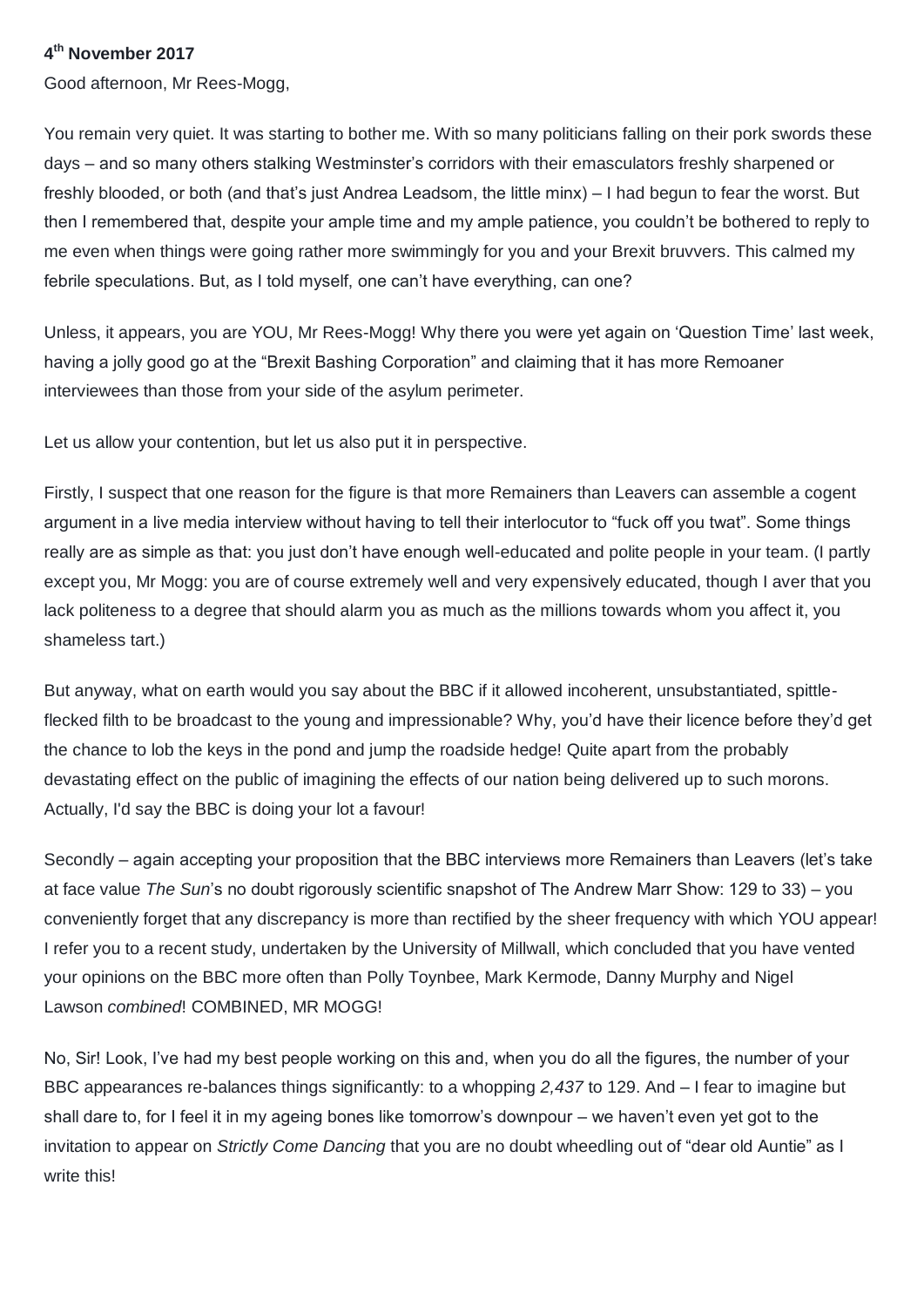In short, Mr Rees-Mogg, far from criticising the BBC you should be proposing a vote of thanks that they put up with you to a degree that my dear, late grandmother – a Conservative voter all her long life – would never have entertained, and least of all with regard to a person of your unctuous and malodorous pomposity. Meanwhile, the rest of us simply have to accept it as being in the name of "balance", I suppose, or whatever term has replaced the long-dead virtue of objectivity at the corporation.

So pray stop whingeing, get used to it and suck it up.

Anyway, here's an idea: when you're next in the taxi to Broadcasting House or whomever's constituency it is in which you have chosen to interfere at the taxpayer's expense, why not take your hand off your knee or perhaps somewhere warmer and jot me a quick reply to the two simple questions I asked you back in June and which, I'm told, were repeated in both the paper and online editions of *Private Eye* this week, although I'm sure that you are too busy to check:

- *1. Do you consider that Edmund Burke was wrong in his address to the electors of Bristol in 1774?*
- *2. If so, with what principle would you replace that which he set out in it?*

Yours,

Peter Roberts

## **7 th November 2017**

Dear Mr Rees-Mogg,

- 2nd November 2017: *"Dinner with Jacob Rees-Mogg"* at the Kensington, Chelsea and Fulham Conservatives, London.
- 3rd November: *"An evening with Jacob Rees-Mogg"* at the Haven Hotel, Sandbanks, Dorset.
- 14th November: Friends *of Westminster Cathedral's 40th Anniversary Dinne*r, London. At the pulpit: Jacob Rees-Mogg.
- 17th November: *Royal* [since 2014, the craven pseuds!] *Sutton Coldfield Conservatives' annual dinner* at the Moor Hall Hotel & Spa, Sutton Coldfield, Birmingham. Featuring comedian and balloon artist ... Jacob Rees-Mogg.
- 23rd November: 7pm in the Lecture Theatre, Charterhouse School, Godalming, Surrey. At the lectern and – who knows? – afterwards behind the bicycle shed: Jacob Rees-Mogg.
- 24th November: *Dartford Conservative Association Annual Dinner*, Kent. DARTFORD IS IT NOW, SIR? WELL HOWDJA LOIK YER JAYDEN REES-MOGGS: FRIED OR BLEEDIN' BOILED?
- 28th November: *Edgware and Borehamwood Chutney-Bungers Annual Mash*, Potters Bar, Hertfordshire. In the stocks: ...

I wish that just one of them were a date with me and I may even have made the last one up, but the rest are on the record. I've no idea whether or not it's an exhaustive list of your engagements this month although, from what I know of YOU, I doubt it. I've even less interest in which bits of your pearl necklace you polish and scatter before these no-doubt adoring audiences. And I'll even let you off the Sandbanks gig on the generous assumption that Harry Redknapp must have had yet another of those sudden and unavoidable engagements